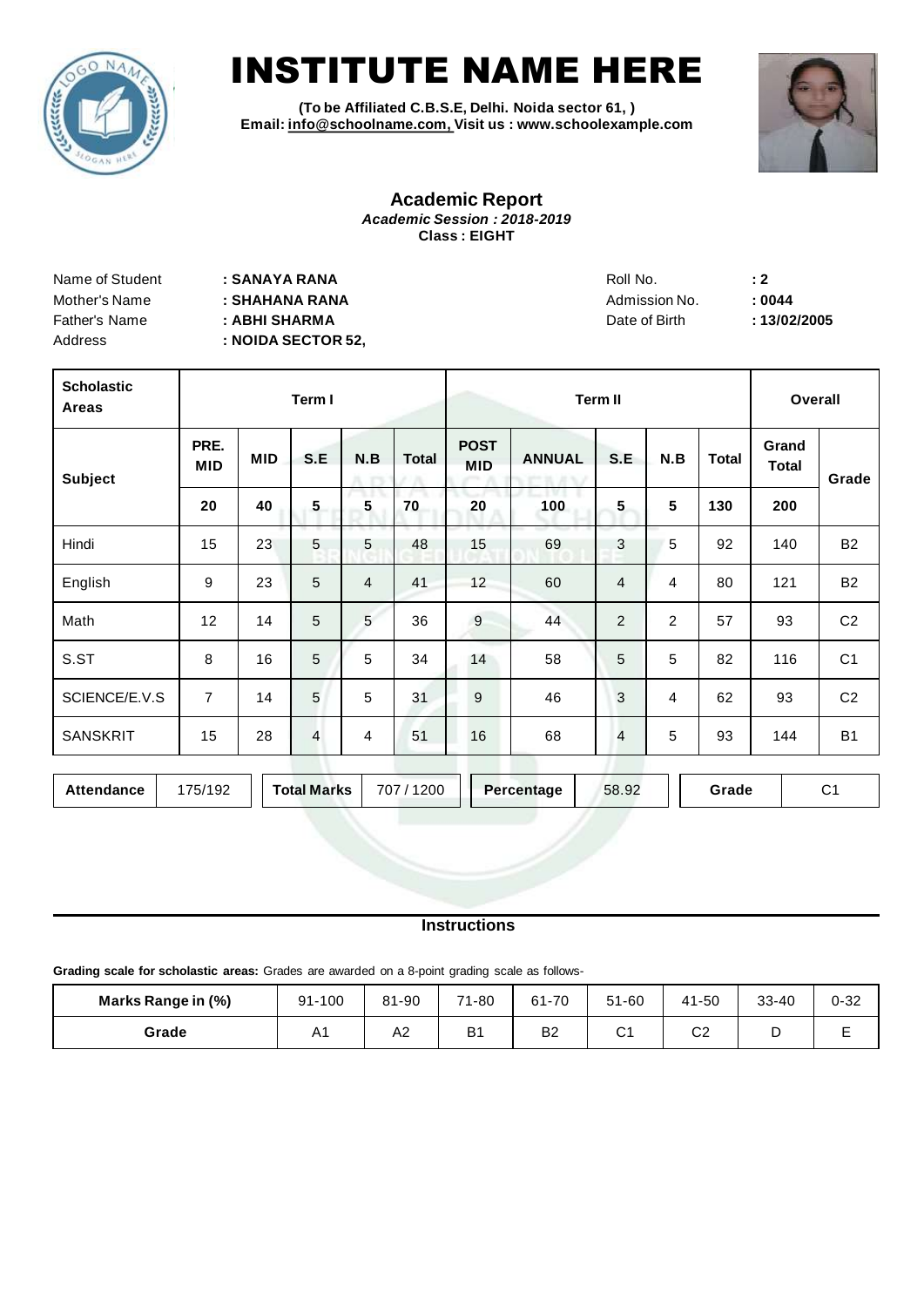## ARYA ACADEMY INTERNATIONAL SCHOOL

**(To be Affiliated C.B.S.E, Delhi. A2Z Road, Near Green Estate. MZN ) E-mail: [aaisedumzn@gmail.com, V](mailto:aaisedumzn@gmail.com)isit us : [www.aaisedu.com](http://www.aaisedu.com/)**

### *Academic Session : 2018-2019*

Student's Name **: SAIMA RANA** Class/Section.**: EIGHT**

| <b>GENERAL COGNIZANCE : (3 POINT GRADING SCALE A,B,C)</b>             | Term I                   | Term II        |
|-----------------------------------------------------------------------|--------------------------|----------------|
| G.K                                                                   | C                        | A              |
| <b>COMPUTER</b>                                                       | A                        | A              |
| <b>WORK EDUCATION</b>                                                 | A                        | A              |
| <b>ART EDUCATION</b>                                                  | B                        | A              |
| PERFORMING ARTS                                                       | A                        | A              |
| <b>YOGA</b><br><b>TENA</b><br><b>Service Street, Service</b>          | A                        | A              |
| PHYSICAL EDUCATION<br>2 IL 1727 FT PL L L<br><b>CONTRACTOR</b> IN THE | A<br><b>CONTRACTOR</b>   | A              |
| <b>DISCIPLINE : (3 POINT GRADING SCALE A,B,C)</b>                     | Term I<br>CATION TO LICE | <b>Term II</b> |
| <b>REGULARITY</b>                                                     | A                        | A              |
| <b>SINCERITY</b>                                                      | B                        | A              |
| <b>BEHAVIOUR</b>                                                      | A                        | A              |

VALUES A B

#### **ANY SPECIFIC LEARNING PROBLEMS**

#### **ANY BEHAVIOURALPROBLEMS**